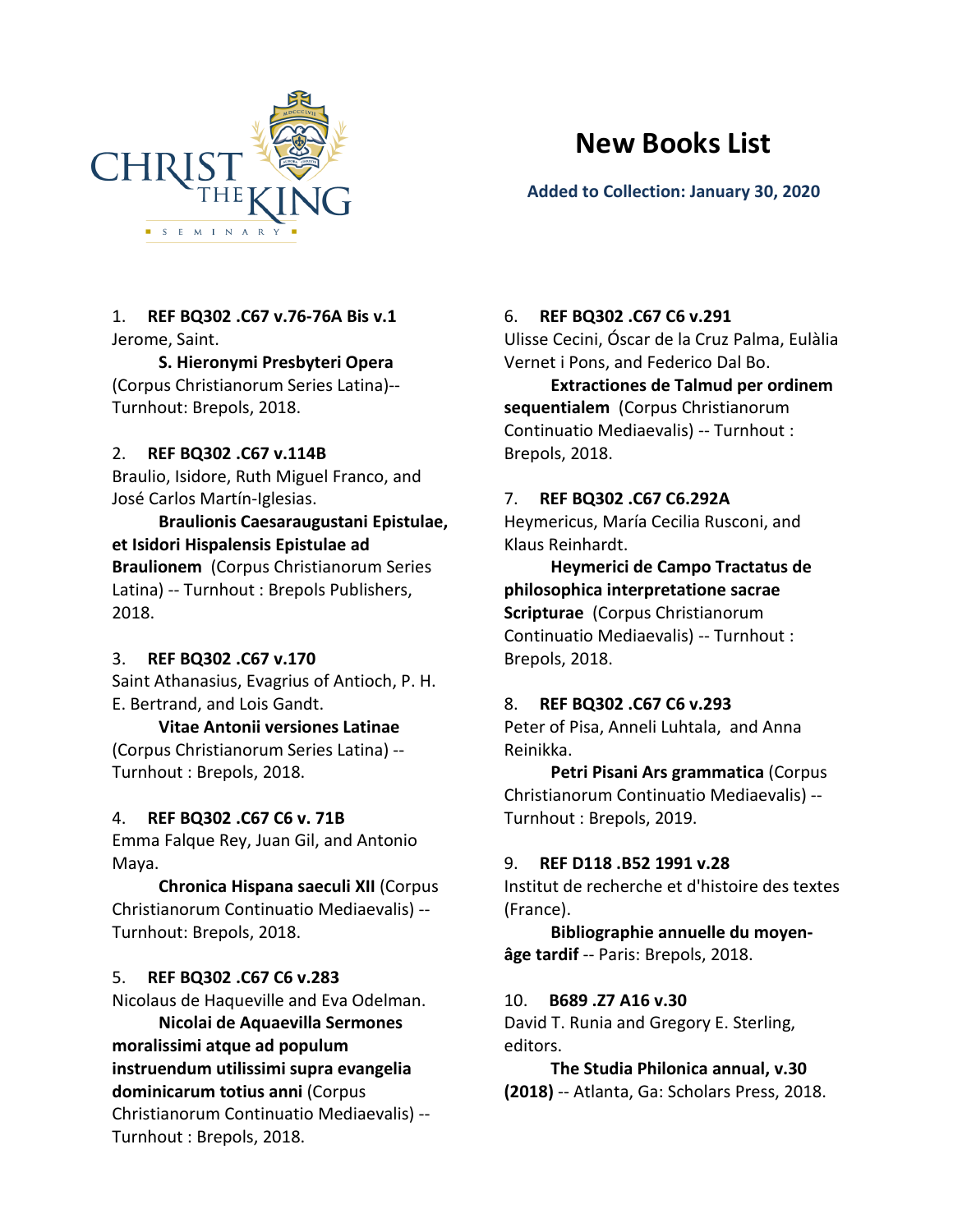# 11. **B2430 .M34 T46 2018**

Heidi Marie Giebel.

**The things that matter : essays inspired by the later work of Jacques Maritain** -- Washington, D.C. : American Maritain Association, 2018.

## 12. **BD362 .D82 2018**

Alex Dubilet.

**The self-emptying subject : kenosis and immanence, medieval to modern** -- New York : Fordham University Press, 2018.

## 13. **BJ604 .M873 B76 2018**

Gary K. Browning.

**Why Iris Murdoch matters : making sense of experience in modern times** -- London : Bloomsbury Academic, 2018.

## 14. **BJ1249 .B72 2019**

Agnes M. Brazal.

**A theology of Southeast Asia : liberation-postcolonial ethics in the Phillippines** -- Maryknoll, New York : Orbis Books, 2019.

## 15. **BJ1249 .C8172 2018**

Charles E. Curran.

**Diverse voices in modern US moral theology** -- Washington, DC : Georgetown University Press, 2018.

## 16. **BJ1401 .C658 2019**

Nenad Polgar and Joseph A. Selling. **The concept of intrinsic evil and** 

**Catholic theological ethics** -- Lanham : Lexington Books/Fortress Academic, 2019.

#### 17. **BL240.3 .W375 2018**

Jeff Hardin, Ronald L. Numbers, and Ronald A. Binzley.

**The warfare between science and religion : the idea that wouldn't die** -- Baltimore : Johns Hopkins University Press, 2018.

#### 18. **BL728 .D62 2019** Robert J. Dobie.

**Thinking through revelation : Islamic, Jewish, and Christian philosophy in the Middle Ages** -- Washington, D.C. : Catholic

University of America Press, 2019.

## 19. **BM176 .E274 2018**

Frederick E. Greenspahn.

**Early Judaism : new insights and scholarship** -- New York : New York University Press, 2018.

# 20. **BQ124 .C73 T67 2019** Joseph Torchia.

**Creation and contingency in early Patristic thought : the beginning of all things** -- Lanham : Lexington Books, 2019.

# 21. **BQ6534 .L29 2019**

Andrew LaZella.

**The singular voice of being : John Duns Scotus and ultimate difference** -- New York, NY : Fordham University Press, 2019.

## 22. **BQ6706 .H25 2018**

Amy Laura Hall.

**Laughing at the devil : seeing the world with Julian of Norwich** -- Durham : Duke University Press, 2018.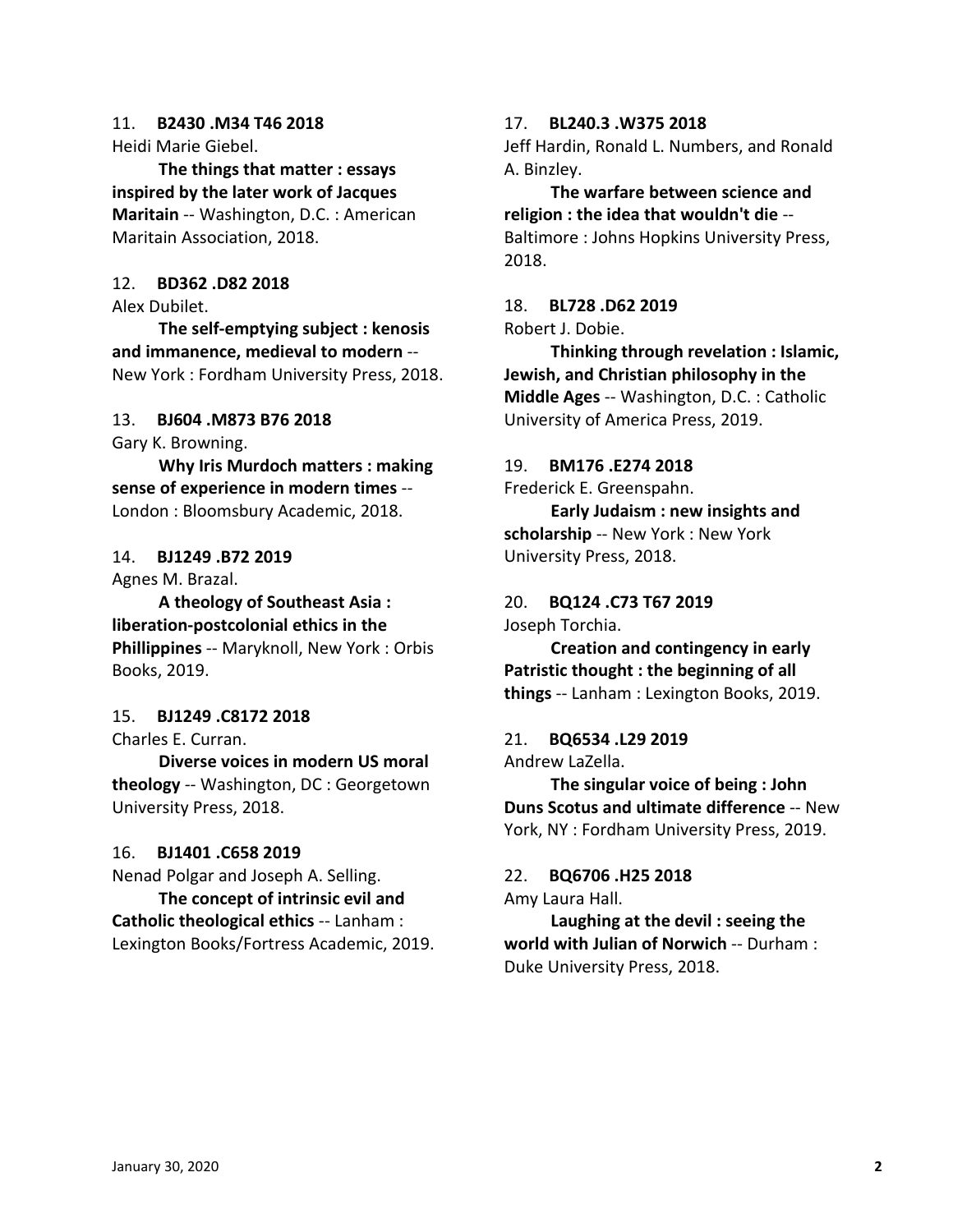### 23. **BQ6893 .E43 2019**

Leo Elders.

**The ethics of St. Thomas Aquinas : happiness, natural law and the virtues** -- Washington, D.C. : Catholic University of America Press, 2019.

24. **BQ6899.9 .D47 2019**

Domenic D'Ettore.

**Analogy after Aquinas : logical problems, Thomistic answers** -- Washington, D.C. : Catholic University of America Press, 2019.

# 25. **BQ6917 .H87 2019**

Reinhard Hütter.

**Bound for beatitude : a Thomistic study in eschatology and ethics** -- Washington, D.C. : Catholic University of America Press, 2019.

### 26. **BQ7449 .E78 O2824 2019**

Thomas Merton and Patrick F. O'Connell. **Medieval Cistercian history : initiation into the monastic tradition 9** (Monastic Wisdom Series ; no. 43)-- Collegeville : Liturgical Press, 2019.

## 27. **BR53 .C52 E38 2019**

Jonathan Edwards, Kyle Strobel, Adriaan Cornelis Neele, and Kenneth P. Minkema.

**Jonathan Edwards : spiritual writings** (Classics of Western Spirituality) -- New York : Paulist Press, 2019.

## 28. **BR62 .N66 2018**

Brent Nongbri.

**God's library : the archaeology of the earliest Christian manuscripts** -- New Haven : Yale University Press, 2018.

29. **BR115 .C8 S644 2018** Steven D. Smith.

**Pagans and Christians in the city : culture wars from the Tiber to the Potomac** -- Grand Rapids, Michigan : William B. Eerdmans Publishing Company, 2018.

#### 30. **BR115 .P7 B68 2018**

Matthew Burton Bowman.

**Christian : the politics of a word in America** -- Cambridge, Massachusetts : Harvard University Press, 2018.

### 31. **BR270 .D45 2019**

George E. Demacopoulos.

**Colonizing Christianity : Greek and Latin religious identity in the era of the Fourth Crusade** -- New York : Fordham University Press, 2019.

### 32. **BR301 .W33 2019**

J. A. Wagner.

**Documents of the Reformation** -- Santa Barbara, California : ABC-CLIO, 2019.

#### 33. **BR479 .S72 2018**

Brian Stanley.

**Christianity in the twentieth century : a world history** -- Princeton, NJ : Princeton University Press, 2018.

#### 34. **BS411 .E28 v.38**

Eastern Great Lakes Biblical Society and Society of Biblical Literature.

**Conversations with the Biblical world : proceedings of the Eastern Great Lakes Biblical Society and the Midwest Region Society of Biblical Literature** -- University Heights, OH: John Carroll University, 2013.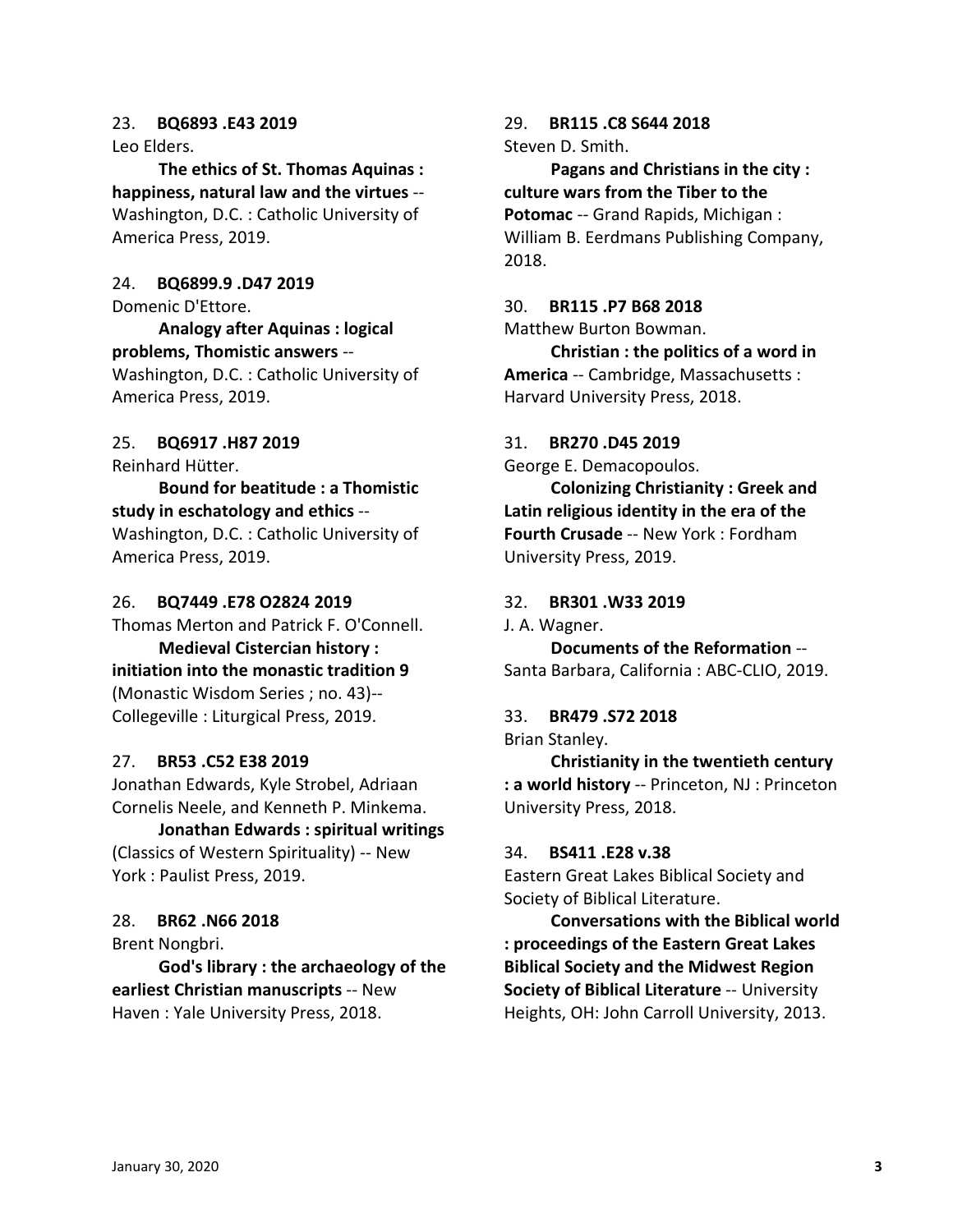# 35. **BS511.3 .G667 2019**

Joseph K. Gordon.

**Divine scripture in human understanding : a systematic theology of the Christian Bible** -- Notre Dame : University of Notre Dame Press, 2019.

### 36. **BS580 .M6 C48 2019**

Philip Rousseau and Janet Timbie.

**The Christian Moses : from Philo to the Qur'ân** -- Washington, D.C. : Catholic University of America Press, 2019.

## 37. **BS1450 82nd .G47 2019**

Christian Gers-Uphaus.

**Sterbliche Götter - göttliche Menschen : Psalm 82 und seine frühchristlichen Deutungen** (Stuttgarter Bibelstudien ; 240)-- Stuttgart : KBW Bibelwerk, 2019.

### 38. **BS1465.53 .S3413 2019**

Bernd U. Schipper and Thomas Krüger. **Proverbs 1-15 : a commentary on the book of Proverbs 1:1-15:33** (Hermeneia) -- Minneapolis : Fortress Press, 2019.

## 39. **BS2585.52 .B67 2019**

Max Botner.

**Jesus Christ as the son of David in the Gospel of Mark** -- Cambridge : Cambridge University Press, 2019.

#### 40. **BS2585.53 .C37 2019**

Warren Carter and Sarah Tanzer. **Mark** (Wisdom Commentary ; v. 42)-- Collegeville : Liturgical Press, 2019.

## 41. **BS2595.52 .R43 2019**

Caryn A. Reeder.

**Gendering war and peace in the Gospel of Luke** -- New York : Cambridge University Press, 2019.

#### 42. **BS2625.52 .B66 2019** Charles Raith.

**The Book of Acts : Catholic, Orthodox, and Evangelical readings** -- Washington, D.C. : Catholic University of America Press, 2019.

#### 43. **BS2675.53 .W57 2019**

Antoinette Clark Wire. **2 Corinthians** (Wisdom Commentary ; v. 48) -- Collegeville : Liturgical Press, 2019.

#### 44. **BT97 .J63 2018**

Luke Timothy Johnson.

**Miracles : God's presence and power in creation** (Interpretation) -- Louisville, Kentucky : Westminster John Knox Press, 2018.

## 45. **BT303.2 .N47 2019**

Aidan Nichols.

**Deep mysteries : God, Christ and ourselves** -- Lanham : Lexington Books/Fortress Academic, 2019.

### 46. **BT695 .S34 2018** David L. Schindler.

**The generosity of creation** -- Washington, DC : Humanum Academic Press, Pontifical John Paul II Institut for studies on Marriage and Family, 2018.

#### 47. **BT695.5 .C526 2019**

John Chryssavgis.

**Creation as sacrament : reflections on ecology and spirituality** -- New York : T&T Clark, 2019.

## 48. **BT701.3 .M49 2018**

Eric D. Meyer.

**Inner animalities : theology and the end of the human** -- New York, NY : Fordham University Press, 2018.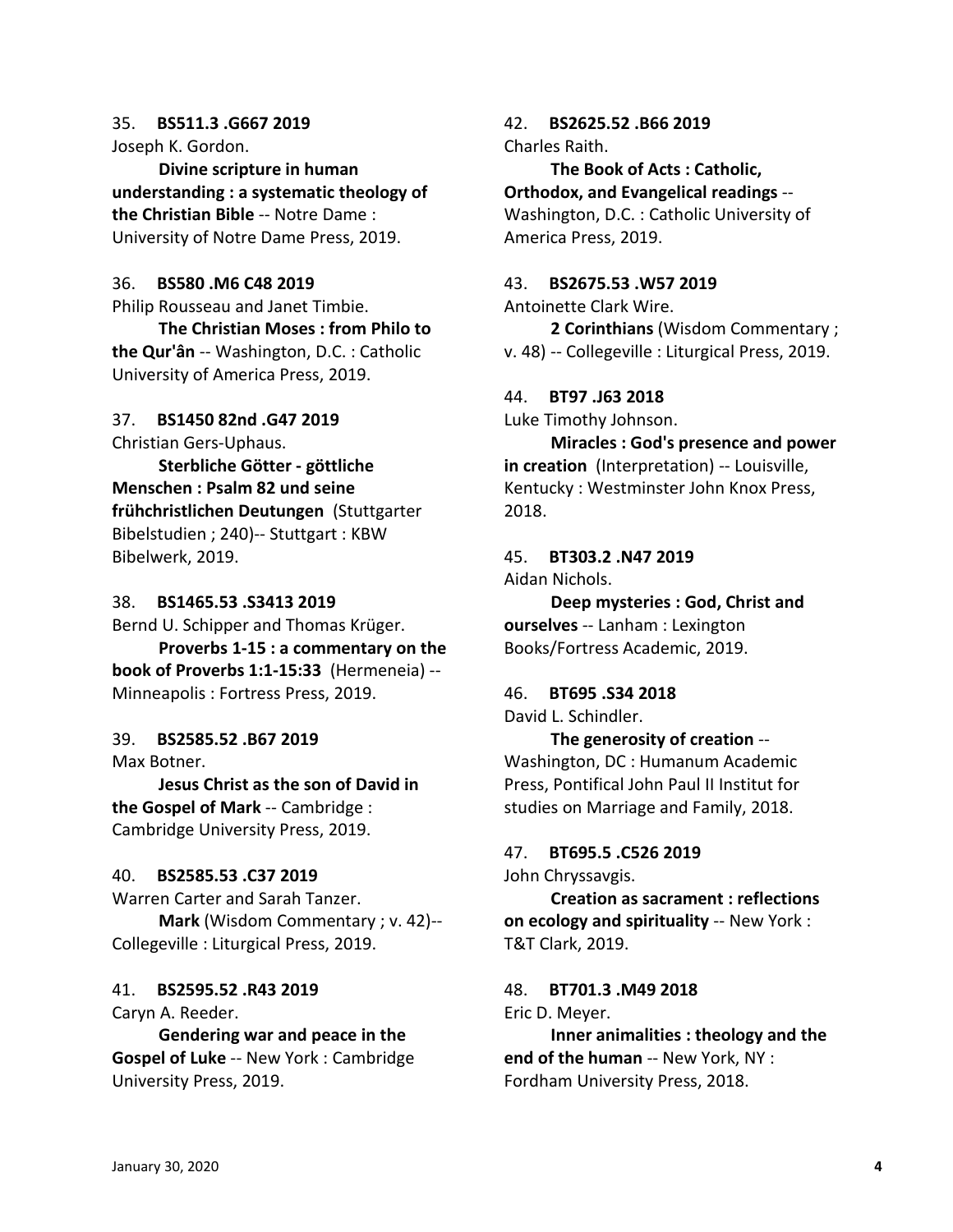#### 49. **BT982 .F72 2019**

Pope Francis.

**Rebuking the devil** -- Washington, D.C. : United States Conference of Catholic Bishops, 2019.

#### 50. **BV85 .K3713 2019**

Walter Kasper.

**A path into life : reflections for Lent and Easter** -- New York : Paulist Press, 2019.

#### 51. **BV230 .L6313 2019**

Gerhard Lohfink.

**The Our Father : a new reading** -- Collegeville, Minnesota : Liturgical Press, 2019.

#### 52. **BV639 .W7 M84 2019**

Elizabeth Gillan Muir.

**A women's history of the Christian church : two thousand years of female leadership** -- North York, Ontario, Canada : University of Toronto Press, 2019.

### 53. **BV873 .E8 Y68 2018**

Francis Young.

**A history of Anglican exorcism : deliverance and demonology in church ritual** -- London : I.B. Tauris & Co., 2018.

#### 54. **BV4011.3 .H44 2019**

Philip Browning Helsel.

**Pastoral care and counseling : an introduction : care for stories, systems, and selves** -- New York : Paulist Press, 2019.

#### 55. **BV4235 .L43 C66 2018**

Joel B. Green, Thomas G. Long, Luke A. Powery, and Cynthia L Rigby.

**Connections : a lectionary commentary for preaching and worship** -- Louisville, Kentucky : Westminster John Knox Press, 2018.

56. **BV4341 .F58 2018** Edward Flores.

**Jesus saved an ex-con : political activism and redemption after incarceration** -- New York : New York University Press, 2018.

#### 57. **BV4626 .N35 2019**

Jana Marguerite Bennett and David Cloutier.

**Naming our sins : how recognizing the seven deadly vices can renew the sacrament of reconciliation** -- Washington, DC : Catholic University of America Press, 2019.

#### 58. **BV4637 .G7813 2019**

Anselm Grun, Tomás Halík, and Winfried Nonhoff.

**Is God absent? : faith, atheism, and our search for meaning** -- New York : Paulist Press, 2019.

#### 59. **BX342.5 .F76 2019**

Carrie Frederick Frost.

**Maternal body : a theology of Incarnation from the Christian East** -- New York : Paulist Press, 2019.

#### 60. **BX1378.3 .P825 v.78**

Istituto Paolo VI.

**Notiziario** -- Brescia, Italy: Istituto Paolo VI, 2019.

61. **BX1378.7 .W45 2019** Gerard Whelan.

**A discerning church : Pope Francis, Lonergan, and a theological method for the future** -- New York : Paulist Press, 2019.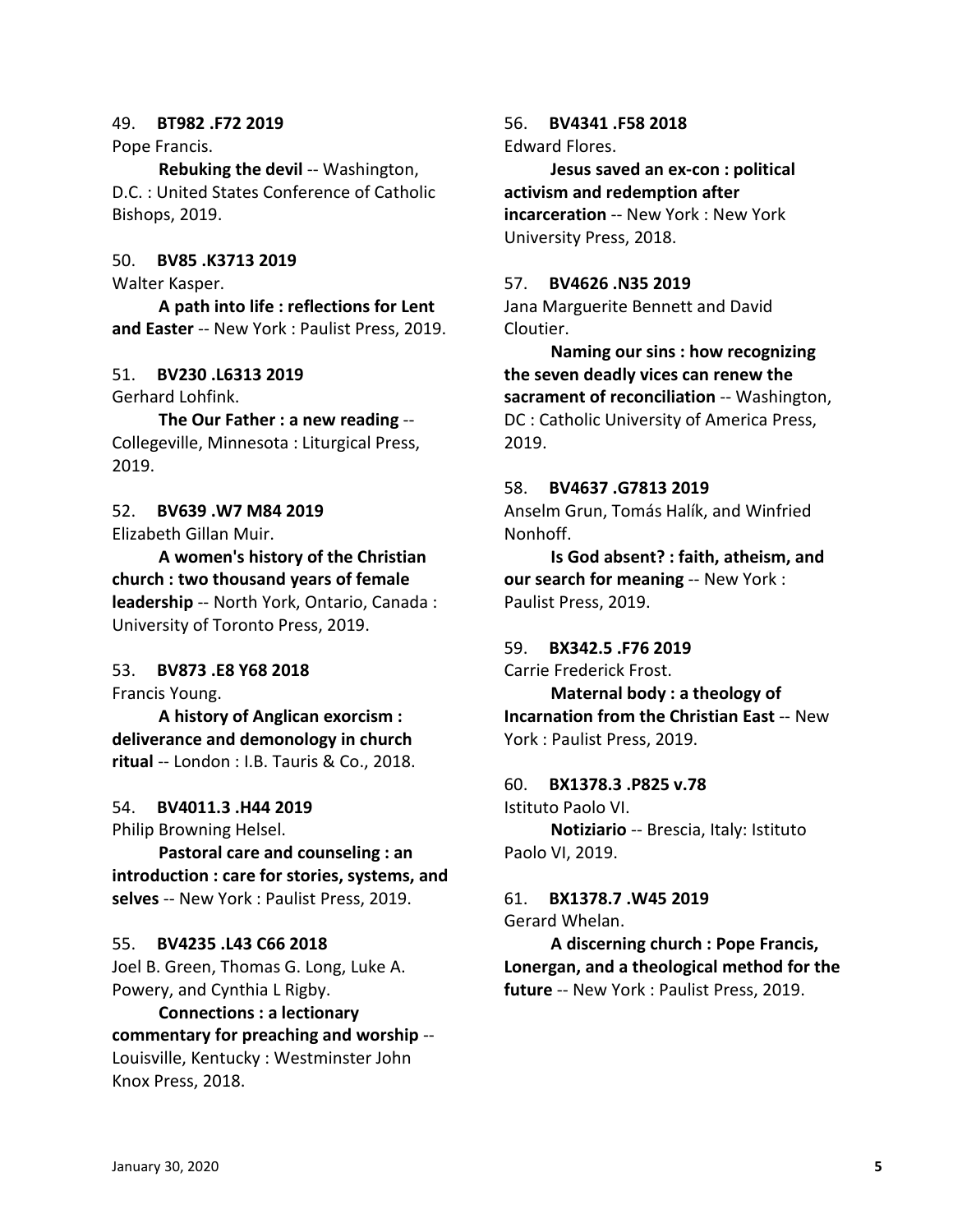#### 62. **BX1407 .B57 F52 2019**

Stephen J. Fichter, Thomas P. Gaunt, Catherine Hoegeman, and Paul M. Perl.

**Catholic Bishops in the United States : church leadership in the Third Millennium** -- New York : Oxford University Press, 2019.

## 63. **BX1415 .S6 T37 2018**

Adam L. Tate.

**Catholics' lost cause : South Carolina Catholics and the American South, 1820- 1861** -- Notre Dame, Indiana : University of Notre Dame Press, 2018.

#### 64. **BX1746 .K45 2019**

Roch A. Kereszty.

**The Church of God in Jesus Christ : a Catholic ecclesiology** -- Washington, D.C. : The Catholic University of America Press, 2019.

#### 65. **BX2047 .C5 C37 2019**

Catholic Church.

**The order of blessing the oil of catechumens and of the sick and of consecrating the chrism** -- Washington, D.C. : United States Conference of Catholic Bishops, 2019.

66. **BX2170 .C55 M446 2018** John W. Martens.

**The Word On The Street : Year C : Sunday Lectionary Reflections** --

Collegeville, Minnesota : Liturgical Press, 2018.

#### 67. **BX2435 .T34 2019**

Alice-Mary Maffry Talbot.

**Varieties of monastic experience in Byzantium, 800-1453** -- Notre Dame, Indiana : University of Notre Dame Press, 2019.

#### 68. **BX4210 .G743 2018**

Fiona J. Griffiths.

**Nuns' priests' tales : men and salvation in medieval women's monastic life** -- Philadelphia : University of Pennsylvania Press, 2018.

# 69. **BX4328 .Z5 F725 2018**

Constance H. Berman.

**The white nuns : Cistercian abbeys for women in medieval France** -- Philadelphia : University of Pennsylvania Press, 2018.

# 70. **BX4700 .P3 B87 2019**

J. B. Bury.

**The life of St Patrick and his place in history** -- Cambridge : Cambridge University Press, 2019, c1905.

# 71. **BX4705 .O4827 G37 2018**

Mario T. García.

**Father Luis Olivares, a biography : faith politics and the origins of the sanctuary movement in Los Angeles** -- Chapel Hill : The University of North Carolina Press, 2018.

#### 72. **BX8483 .I53 M37 2018** Michael Mather.

**Having nothing, possessing everything : finding abundant communities in unexpected places** -- Grand Rapids, Michigan : William B. Eerdmans Publishing Co, 2018.

#### 73. **BX9418 .V67 2019**

#### Nico Vorster.

**The brightest mirror of God's works : John Calvin's theological anthropology** -- Eugene, Oregon : Pickwick Publications, 2019.